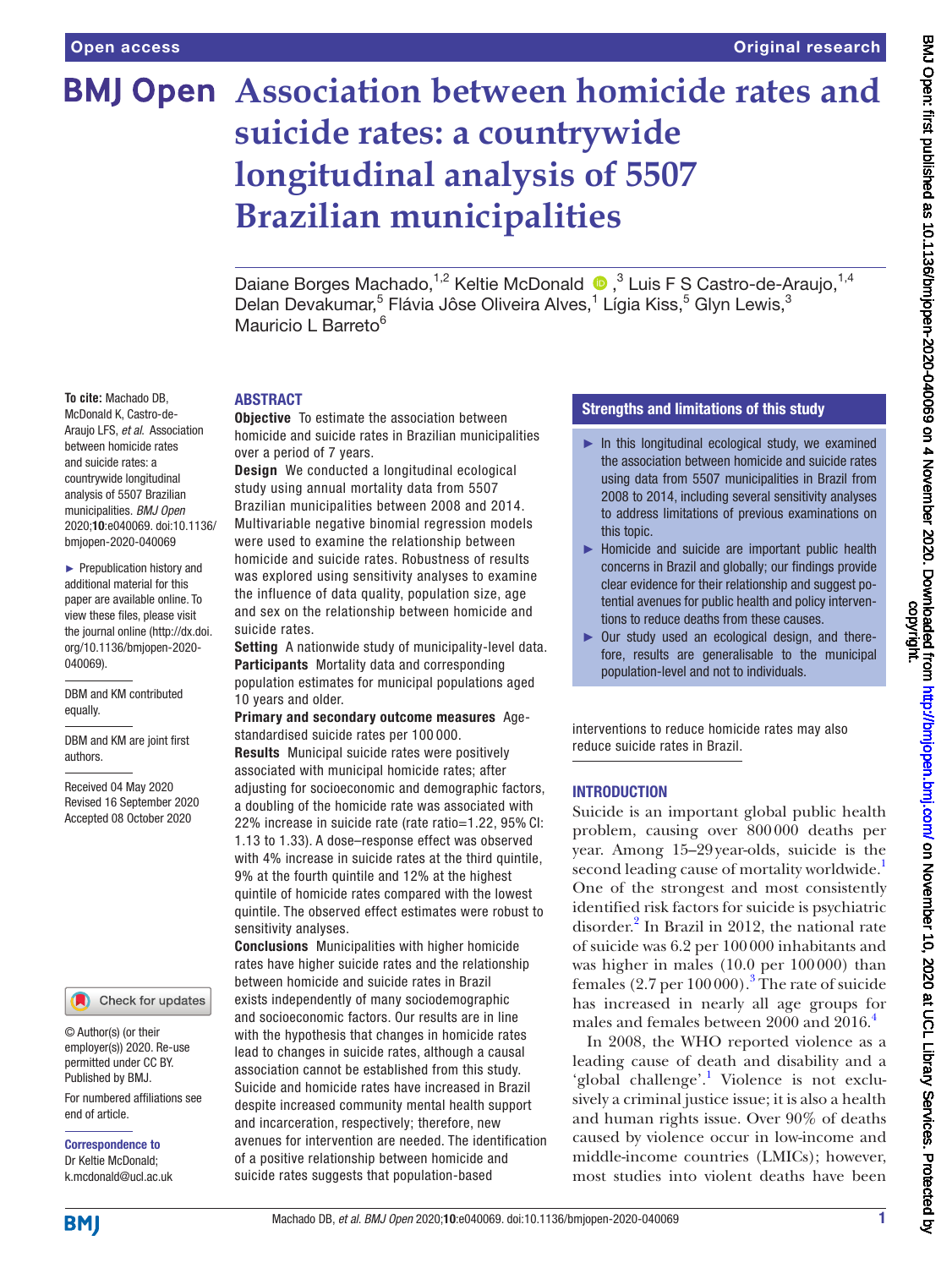carried out in high-income countries (HICs).<sup>[5](#page-7-4)</sup> In Brazil, the homicide rate has increased over the last  $3$  decades.<sup>[6](#page-7-5)</sup> In 2016, interpersonal violence was the second leading cause of age-standardised years of life lost in Brazil[.7](#page-7-6)

Brazil is the largest country in Latin America with 207million inhabitants. Despite being the ninth richest country in the world in terms of nominal gross domestic product, Brazil has one of the highest levels of income inequality in the world. $89$  Homicide in Brazil has been related to socioeconomic inequalities,  $6^{6}$  10 11 poverty,  $12$ race, gender and age, with men, younger people and those identifying as black at higher risk, $\frac{6}{10}$  while suicide has also been associated with income inequality, sex, and age and low levels of education.<sup>34</sup>

While often studied separately, there is a long tradition of viewing homicide and suicide as related phenomena.<sup>13</sup> Homicide and suicide can be viewed similarly as forms of violence.<sup>[1](#page-7-0)</sup> Several studies have examined the relationship between homicide and suicide rates in the population; however, evidence is mixed. There appears to be strong variations in the magnitude and direction of association across countries and regions. $14 \frac{15}{15}$  Many of the previous studies of the association have been conducted in HICs. However, the relationship between homicide and suicide rates in LMICs might be different due to different distributions and influences of risk factors in the population. There has been only one previous study of the ecological association between homicide and suicide rates in Brazil, which observed an inverse correlation in 2010.<sup>[16](#page-7-11)</sup> However, this study used data from a single year, studied large, heterogeneous geographical areas (27 Brazilian states) and did not adjust for important demographic and socioeconomic factors. We aimed to further investigate the possible association between homicide and suicide rates in Brazil, using a dataset of all Brazilian municipalities from 2008 to 2014.

#### **METHODS**

#### Study design

This study used a longitudinal ecological design, using yearly data from the 5507 Brazilian municipalities for the period 2008–2014.

#### Data sources

All data used in this study are publicly available online ([http://www2.datasus.gov.br\)](http://www2.datasus.gov.br). To estimate suicide and homicide rates, cause-specific mortality data were collected from the Brazilian Ministry of Health's Mortality Information System. All deaths are recorded in this system using the International Classification of Diseases, 10th revision. $17$  Socioeconomic, demographic variables (monthly per capita income in Brazilian Real (BR\$); unemployment rate; percentage of individuals who were divorced; percentage of individuals who declared being Pentecostal; percentage of households with only one resident; and urbanisation) and municipality population estimates were obtained from the Brazilian Institute of

Geography and Statistics (IBGE). Data from the main mental health services in Brazil, the Psychosocial Care Centre (CAPS) coverage was obtained from the Mental Health Coordination Database, held by the Ministry of Health (DATASUS).

#### Definitions of variables Outcome

Suicide is defined as a death resulting from intentional self-harm according to the International Classification of Diseases, 10th revision (ICD-10) codes  $X60$  to  $X84$ .<sup>[17](#page-7-12)</sup> In Brazil, all deaths due to external causes (suicide, homicide and accidents) are forwarded to the Medical Legal Institute (IML; artigo 2° da Resolução CFM n°. 1.779/2005) where the death certificates are printed and signed by an examining doctor, $18$  which decreases the chances for misclassification. Diagnoses are based on an autopsy (using the ICD-10 classification), to investigate the circumstances in which the death occurred, personal history of the victim and suicide risk factors.<sup>19</sup>

The suicide rate was calculated at the municipal level and as it is influenced by age, we standardised by each 5-year age range, from 10 years or older. We used direct standardisation using the WHO population distribution as the standard population. Suicides among individuals under 10 years old were excluded because suicide is a very rare event before 10 years; there were 33 victims of suicide under 10 years in Brazil in the period 2008–2014 . Overall and sex-specific age-standardised suicide rates were calculated for each municipality and year of analysis expressed as a rate per 100000 inhabitants.

#### **Exposure**

Homicide was defined as a death resulting from injuries inflicted by another person with the intent to injure or kill using any means according to the ICD-10 codes  $X85$  to  $Y09$ .<sup>17</sup> Homicide rates were also calculated at the municipal level. Homicide rates were not standardised by age because it was used as a proxy for violence, and therefore, total violence irrespective of age distribution was of interest. Overall and sex-specific homicide rates were calculated for each municipality and year of analysis expressed as a rate per 100000 inhabitants.

#### **Confounders**

Municipal-level covariates for suicide considered in the model included: the monthly per capita income in Brazilian Real (BR\$); unemployment rate, measured by the percentage of the population aged 16 years or over with no official job; percentage of individuals who were divorced; percentage of individuals who declared being Pentecostal; percentage of households with only one resident; and urbanisation, measured as the percentage of individuals living in urban areas for each municipality. These variables were selected based on evidence in the literature that they may be associated with suicide. $320-22$ 

The percentage of individuals who declared being Pentecostal was chosen as a confounder, as in previous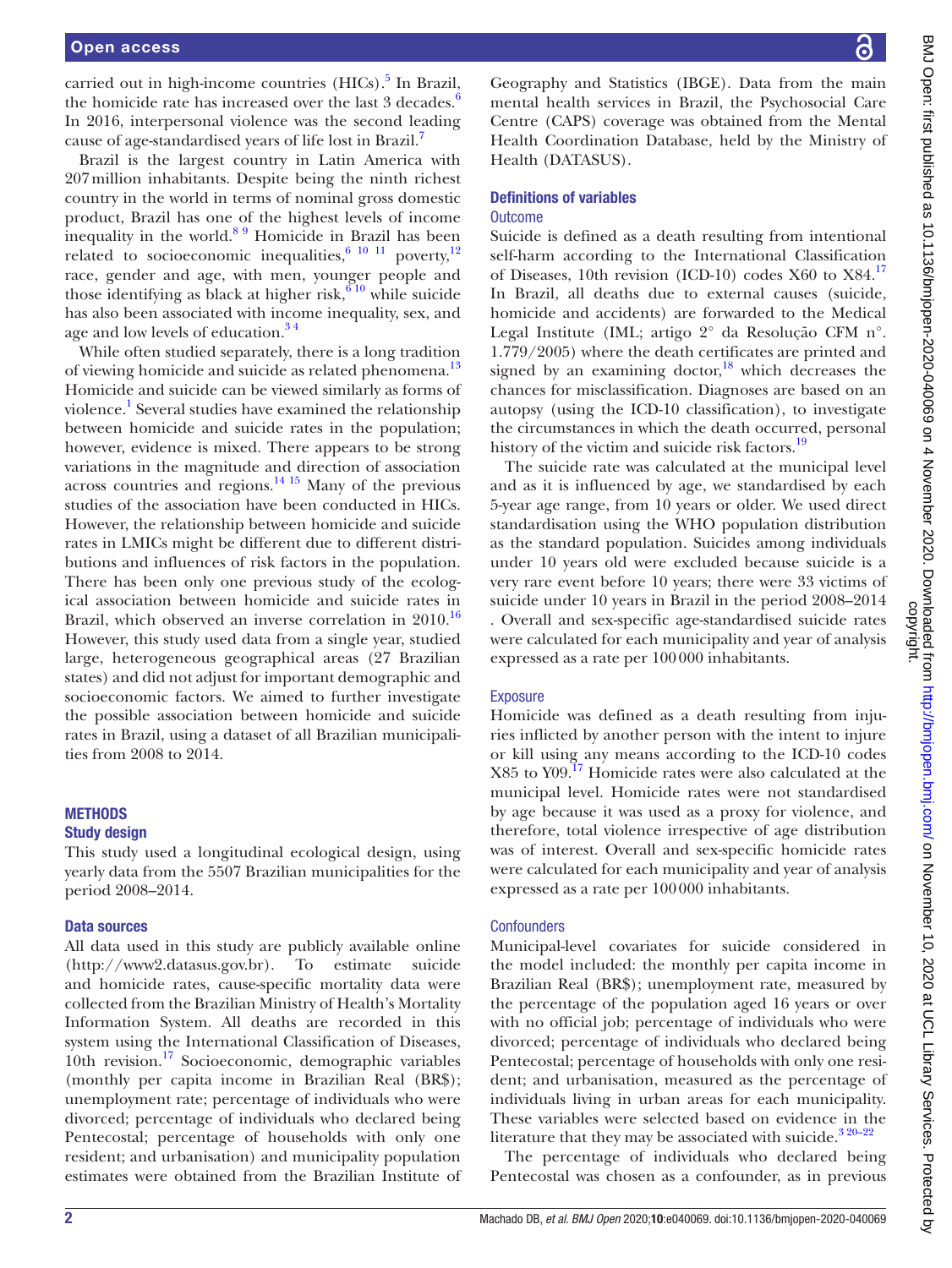studies,  $3^{22}$  because it is likely to be the best proxy for measuring religious engagement in Brazil; Brazilians who identify themselves as Pentecostal tend to actively attend the church and its activities, while those who identify themselves as Catholic seem to do so only referring to their family background, even if they do not participate in any religious activity.<sup>23</sup>

We also included the CAPS coverage, defined as the proportion of people who could potentially be seen in the centres, because availability of mental healthcare may be associated with suicide rates. CAPS coverage was calculated for each municipality based on the different types of CAPS available and the populations that they are expected to serve [\(online supplemental methods\)](https://dx.doi.org/10.1136/bmjopen-2020-040069).

# Statistical analysis

We used negative binomial regression analysis to evaluate the association between age-standardised suicide rates and rates of homicide. Year of study (a time-specific fixed effect) was introduced into the models to control for the national-level policy changes or secular trends that may have affected all municipalities.<sup>24</sup>

The main estimated regression model was:  $log(Y_i) = \alpha_i$ +  $\beta_1$ HOMICIDE<sub>it</sub> +  $\beta_n$ X<sub>nit</sub> +  $\gamma_t$  +  $u_{it}$ , where t=year and i=municipality,  $Y_{it}$  is the age-standardised mortality rate (per 100000 inhabitants) due to suicide,  $\alpha$ <sub>i</sub> is the fixed effect for municipality i capturing unobserved time-invariant factors causing between-municipality variability in suicide,  $HOMICIDE<sub>ir</sub>$  was the rate of homicide for the municipality i in the year t,  $X_{\text{nit}}$  is the value taken by a covariate vector containing the n socioeconomic and demographic determinants included in the model, for municipality i in year t,  $\gamma_t$  is a time-specific effect, capturing variability in suicide rates over time,  $u_i$  is an error term, assumed to follow a normal distribution. To produce rate ratio (RR) estimates that were more readily interpretable, the homicide rate was divided by 100 (ie, homicide rate per 1000).

The age-standardised suicide rate, although not a count, still appeared to follow a binomial distribution ([online supplemental figure 1\)](https://dx.doi.org/10.1136/bmjopen-2020-040069). We compared a negative binomial model to a Poisson regression model using an Akaike's Information Criterion and the Bayesian Information Criterion to establish the model that best fitted the data. $25$  We found evidence that the age-standardised suicide rates varied between municipalities more than expected under a Poisson distribution; therefore, the negative binomial model was used to allow for overdispersion. The Hausman test was used to compare a negative binomial regression with fixed effects to a model with a random effect for each municipality. The test showed no evidence that the random effects model provided a better fit to the data (p=0.05); therefore, our model included only fixed effects.

Population standardisation was used to allow comparability across municipalities with distinct age structures. We also tested the association using models based on both age-standardised homicide rates and age-standardised

suicide rates, and the results were similar ([online supple](https://dx.doi.org/10.1136/bmjopen-2020-040069)[mental table 1](https://dx.doi.org/10.1136/bmjopen-2020-040069)).

# Primary analysis

To test the association between homicide rates and age-standardised suicide rates, we constructed a negative binomial regression model including data from all Brazilian municipalities. We produced both unadjusted models and models adjusting for confounders.

# Secondary analyses

To examine the robustness of our primary findings, we fitted several additional negative binomial regression models: one including only municipalities considered to have very accurate vital information according to a previous study, $26$  three by total municipal population (10000 inhabitants; 10001–50000; and more than 50000 inhabitants), one by municipal homicide rates quintiles and six further stratified by sex and age groups (10–19 years; 20–59 years; 60 years and older). Finally, we tested the association between homicide rates and age-standardised suicide rates for 2010 only to enable a comparison with the results of a previous study of Brazilian states.<sup>16</sup> For each analysis, we fitted both unadjusted and adjusted models. Statistical analyses were performed using Stata V.15 software.<sup>27</sup>

# Patient and public involvement

There was no patient and public involvement in this study.

# **RESULTS**

The age-standardised suicide rate increased in the Brazilian municipalities from  $7.6/100000$  in 2008 to  $8.2/100000$ inhabitants in 2014. Homicide rates also increased over this period, from  $15.2/100000$  to  $19.6/100000$  inhabitants. Unemployment decreased between 2008 and 2014, while all other covariates increased ([table](#page-3-0) 1).

We found a positive association between homicide rates and age-standardised suicide rates in the unadjusted model and after controlling for confounders [\(table](#page-3-1) 2). In the model based on all Brazilian municipalities, a doubling of the homicide rate was associated with 22% increase in the suicide rate (RR=1.22, 95%CI: 1.13 to 1.33). We found similar results in the models stratified by municipal population sizes. Sensitivity analyses, based on a subset of municipalities considered to have accurate data, yield similar results but with a stronger association (RR=1.44, 95%CI: 1.22 to 1.70).

Analysing by quintile of homicide rate showed that the higher the homicide rate, the stronger the association, with 1% suicide rate increase at the second quintile, 4% increase at the third quintile, 9% increase at the fourth quintile and 12% at the highest quintile compared with those in the lowest quintile [\(table](#page-4-0) 3). The analysis stratified by sex and age groups showed a positive association between homicide rates and suicide among men from 20 to 59 years old ([table](#page-4-1) 4).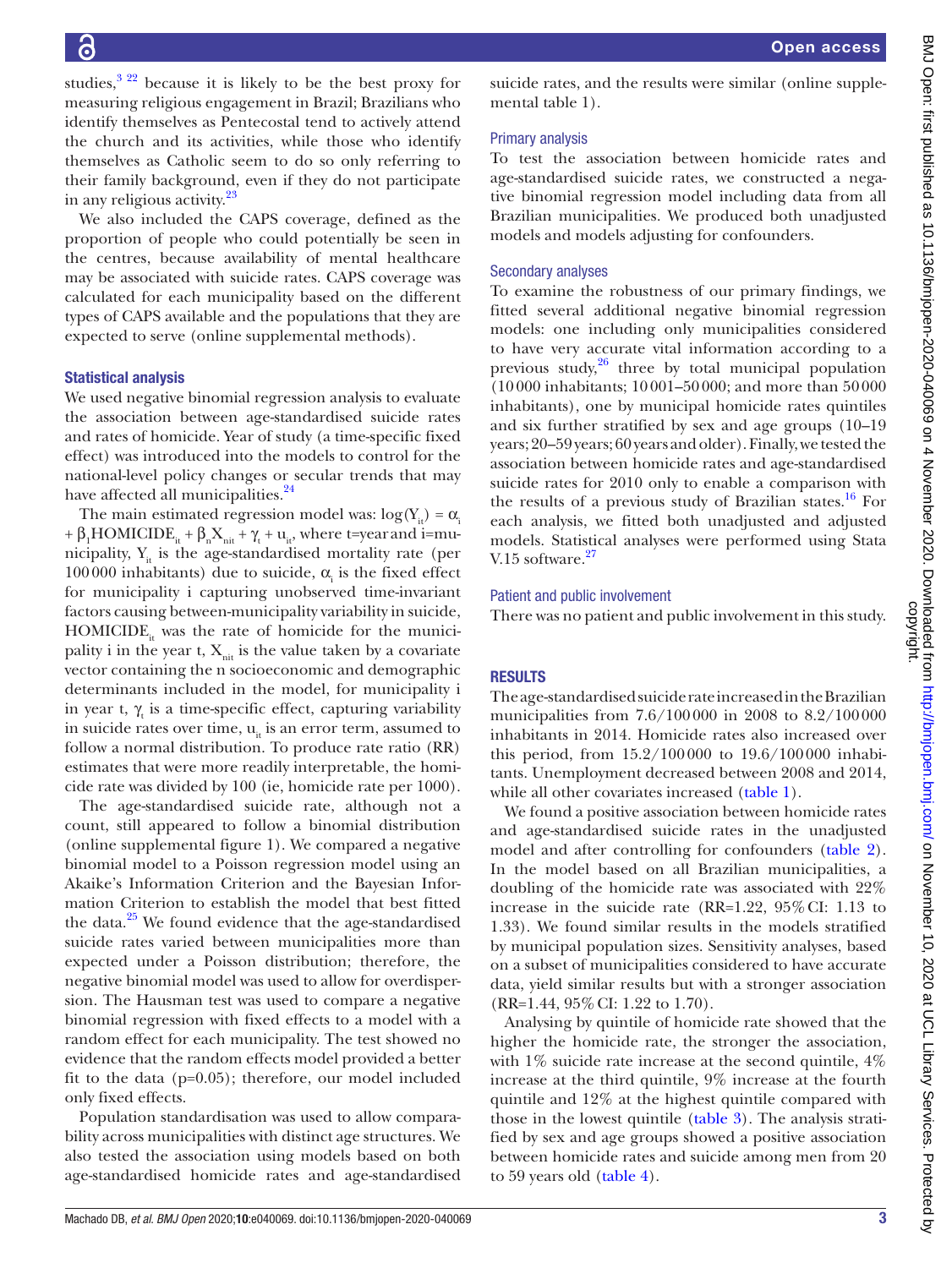<span id="page-3-0"></span>Table 1 Mean values and SD of suicide and homicide rates and selected covariates for the Brazilian municipalities (n=5507) in 2008 and 2014

|                                        | 2008   |           |             | 2014      | Percentage |
|----------------------------------------|--------|-----------|-------------|-----------|------------|
| Outcome                                | Mean   | <b>SD</b> | <b>Mean</b> | <b>SD</b> | change*    |
| Suicide ratet <sub>+</sub>             | 7.58   | 12.79     | 8.18        | 13.25     | 7.97       |
| Homicide rate+                         | 15.21  | 18.39     | 19.65       | 21.84     | 29.16      |
| CAPS coverage per municipal population | 0.26   | 0.73      | 0.45        | 0.97      | 72.13      |
| Monthly per capita income (BR\$)       | 453.30 | 227.58    | 540.53      | 265.35    | 19.24      |
| Unemployed people (%)                  | 7.15   | 3.72      | 4.85        | 4.22      | $-32.16$   |
| Individuals who were divorced (%)      | 3.37   | 1.75      | 4.13        | 2.10      | 22.73      |
| Pentecostal Christians (%)             | 10.43  | 6.17      | 12.10       | 7.15      | 15.96      |
| Households with one resident (%)       | 11.02  | 2.88      | 12.82       | 3.33      | 16.27      |
| Urbanisation (%)                       | 63.04  | 22.03     | 66.26       | 21.80     | 5.10       |

\*Percentage change from 2008.

†Rate per 100000.

‡Age-standardised.

CAPS, Psychosocial Care Centre.

We repeated the analysis based on data from 2010 only. The unadjusted analysis showed a significant inverse relationship between homicide rates and suicide rates in 2010 (RR=0.51, 95%CI: 0.46 to 0.64). However, after adjusting for confounders, the estimate of association became closer to the null value (RR=1.0) and was no longer significant (RR=0.91, 95%CI: 0.77 to 1.08; [online](https://dx.doi.org/10.1136/bmjopen-2020-040069) [supplemental table 2](https://dx.doi.org/10.1136/bmjopen-2020-040069)).

# **DISCUSSION**

#### Main findings

We assessed the relationship between homicide and suicide rates in Brazilian municipalities over a 7-year period. We found that municipalities with higher homicide rates also had higher age-standardised suicide rates in both unadjusted and adjusted models. Our results appeared to be robust based on several sensitivity analyses.

Similar results were observed for models stratified by population size and for models including only municipalities considered to have accurate data. $26$  The association between homicide and suicide rates seemed to follow a dose–response pattern, such that areas with higher homicide rates showed stronger relationships with increased suicide rates, reaching 12% increase in the highest quintile of homicide rates compared with the lowest.

# Strengths and limitations

This study examined the relationship between homicide and suicide rates in detail. Our data covered all 5507 municipalities in Brazil and are, therefore, representative of the country. The use of fine-grained geographical areas likely resulted in less within-area heterogeneity and provided improved opportunity to control for confounding factors. The estimates of association observed in this study appear

<span id="page-3-1"></span>Table 2 Unadjusted and adjusted associations between suicide rates and homicide rates in all the Brazilian municipalities, only municipalities with accurate vital information in Brazil, and by population size, 2008–2014

|                                                   | <b>Unadjusted model</b> |              |                 | Adjusted model* | Number of | Number of       |  |
|---------------------------------------------------|-------------------------|--------------|-----------------|-----------------|-----------|-----------------|--|
|                                                   | RR <sup>+</sup>         | 95% CI       | RR <sup>+</sup> | 95% CI          | suicides  | municipalities‡ |  |
| All Brazilian municipalities                      | 1.25                    | 1.16 to 1.36 | 1.22            | 1.13 to 1.33    | 35357     | 5051            |  |
| Municipalities with accurate vital<br>information | 1.45                    | 1.23 to 1.70 | 1.44            | 1.22 to 1.70    | 9336      | 1556            |  |
| Population $\leq 10000$                           | 1.19                    | 1.01 to 1.39 | 1.18            | 1.01 to 1.39    | 14352     | 2100            |  |
| Population 10001-50 000                           | 1.29                    | 1.13 to 1.47 | 1.27            | 1.11 to 1.45    | 16583     | 2443            |  |
| Population > 50 000                               | 1.29                    | 1.12 to 1.49 | 1.28            | 1.10 to 1.48    | 4259      | 639             |  |

\*Model adjusted for monthly per capita income (BR\$), Psychosocial Care Centre coverage, urbanisation, percentage of people unemployed, percentage of individuals who were divorced, percentage of Pentecostal Christians and percentage of households with one resident.

†Change in suicide rate per 100% increase in homicide rate.

‡This number excludes municipalities with zero suicides recorded between 2008 and 2014.

RR, rate ratio.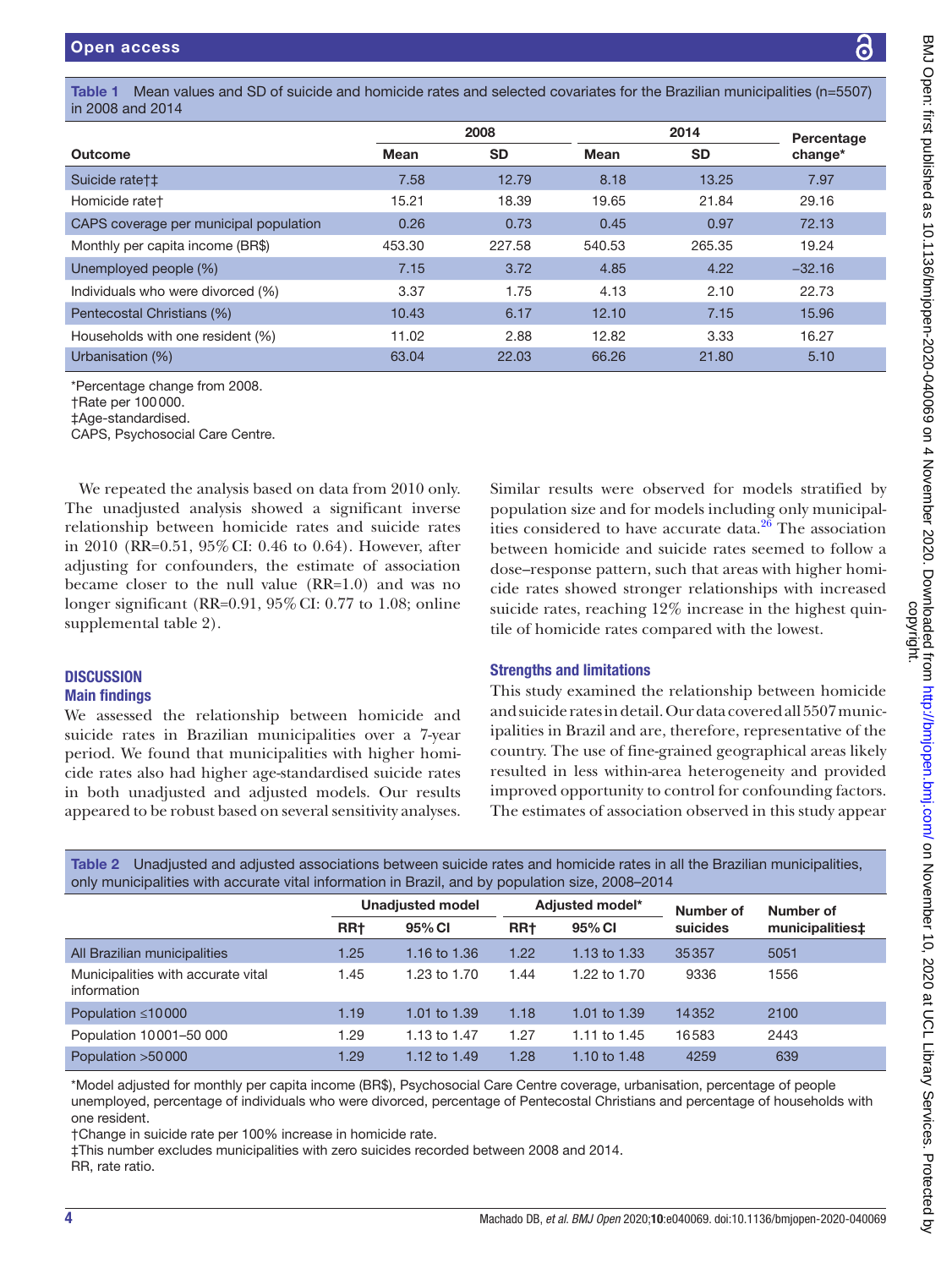<span id="page-4-0"></span>Table 3 Unadjusted and adjusted associations between suicide rates and homicide rates in the Brazilian municipalities by quintiles of homicide rates, 2008–2014\*

| Unadjusted model |              |                 | Adjusted model <sup>+</sup> |
|------------------|--------------|-----------------|-----------------------------|
| RR <sub>‡</sub>  | 95% CI       | RR <sub>‡</sub> | 95% CI                      |
|                  |              |                 |                             |
| 1.01             | 0.96 to 1.06 | 1.01            | 0.96 to 1.06                |
| 1.04             | 0.99 to 1.09 | 1.04            | 0.99 to 1.09                |
| 1.10             | 1.04 to 1.15 | 1.09            | 1.04 to 1.14                |
| 1.13             | 1.07 to 1.19 | 1.12            | 1.06 to 1.18                |
|                  |              |                 |                             |

\*Based on 35357 suicides from 5051 municipalities. Municipalities with zero suicides recorded between 2008 and 2014 were excluded.

†Model adjusted for monthly per capita income (BR\$), Psychosocial Care Centre coverage, urbanisation, percentage of unemployed people, percentage of individuals who were divorced, percentage of Pentecostal Christians and percentage of households with one resident.

‡Change in suicide rate per 100% increase in homicide rate.

RR, rate ratio.

to be robust, with minimal changes in magnitude between models accounting for different potential sources of bias.

Some limitations of this study are acknowledged. This study used an ecological design, and therefore conclusions are applicable to populations rather than individuals. An ecological design was used due to data availability, and only the use of aggregate data allows the study of the total Brazilian population longitudinally. Furthermore, given our interest in homicide rates as an indicator of contextual violence, aggregate data for homicide were required.

Another limitation could be that large municipalities and small municipalities have equal weight in the analysis. For this reason, we have also provided estimates after stratification by municipal population size.

Potential bias resulting from misclassification of suicides and homicides is another possible limitation. Homicide and suicide deaths may have a risk of misclassification as events of undetermined intent or unspecified accidents. Suicide may be under-reported due to stigmatisation and social taboo, while homicides could be under-reported as

they may indicate unrest or instability. It is unclear whether the frequency of misclassification differs between homicides and suicides. If misclassification of homicides and suicides occurred equally frequently, then the observed estimates of association between homicide and suicide rates are conservative. In fact, the observed estimate of association was slightly stronger when only municipalities judged to have high-quality vital information were included. Nevertheless, misclassification is not expected to be a major concern because all deaths due to reported external causes, including homicides and suicides, are determined based on autopsy.<sup>19</sup>

# Results in context

The results of this study are in contrast with a previous cross-sectional ecological study of the association between homicide and suicide rates in Brazil, which observed a significant inverse correlation between the two forms of death. In their study, Bando and Lester<sup>16</sup> found a correlation of −0.61 (p<0.001) between age-standardised

| sex and age groups, 2008–2014 |            |                 |                         |                 |              |                           |                           |  |
|-------------------------------|------------|-----------------|-------------------------|-----------------|--------------|---------------------------|---------------------------|--|
|                               |            |                 | <b>Unadjusted model</b> | Adjusted model* |              |                           |                           |  |
| Age range                     | <b>Sex</b> | RR <sup>+</sup> | 95% CI                  | RR <sup>+</sup> | 95% CI       | <b>Number of suicides</b> | Number of municipalities‡ |  |
| $10 - 19$                     | Men        | 1.24            | 0.91 to 1.71            | 1.20            | 0.87 to 1.66 | 10626                     | 1518                      |  |
|                               | Women      | 1.53            | 0.96 to 2.42            | 1.53            | 0.96 to 2.43 | 6167                      | 881                       |  |
| $20 - 59$                     | Men        | .29             | 1.17 to 1.43            | 1.24            | 1.12 to 1.38 | 32382                     | 4626                      |  |
|                               | Women      | 1.23            | 1.00 to 1.51            | 1.20            | 0.98 to 1.47 | 19187                     | 2741                      |  |
| 60 and older                  | Men        | 1.12            | $0.90 \text{ to } 1.39$ | 1.05            | 0.84 to 1.32 | 19096                     | 2728                      |  |
|                               | Women      | 1.39            | 0.89 to 2.18            | 1.28            | 0.80 to 2.01 | 7455                      | 1065                      |  |

<span id="page-4-1"></span>Table 4 Unadjusted and adjusted associations between suicide rates and homicide rates in the Brazilian municipalities, by sex and age groups, 2008–2014

\*Model adjusted for monthly per capita income (BR\$), Psychosocial Care Centre coverage, urbanisation, percentage of unemployed people, percentage of individuals who were divorced, percentage of Pentecostal Christians and percentage of households with one resident.

†Change in suicide rate per 100% increase in homicide rate.

‡This number excludes municipalities with zero suicides recorded between 2008 and 2014.

RR, rate ratio.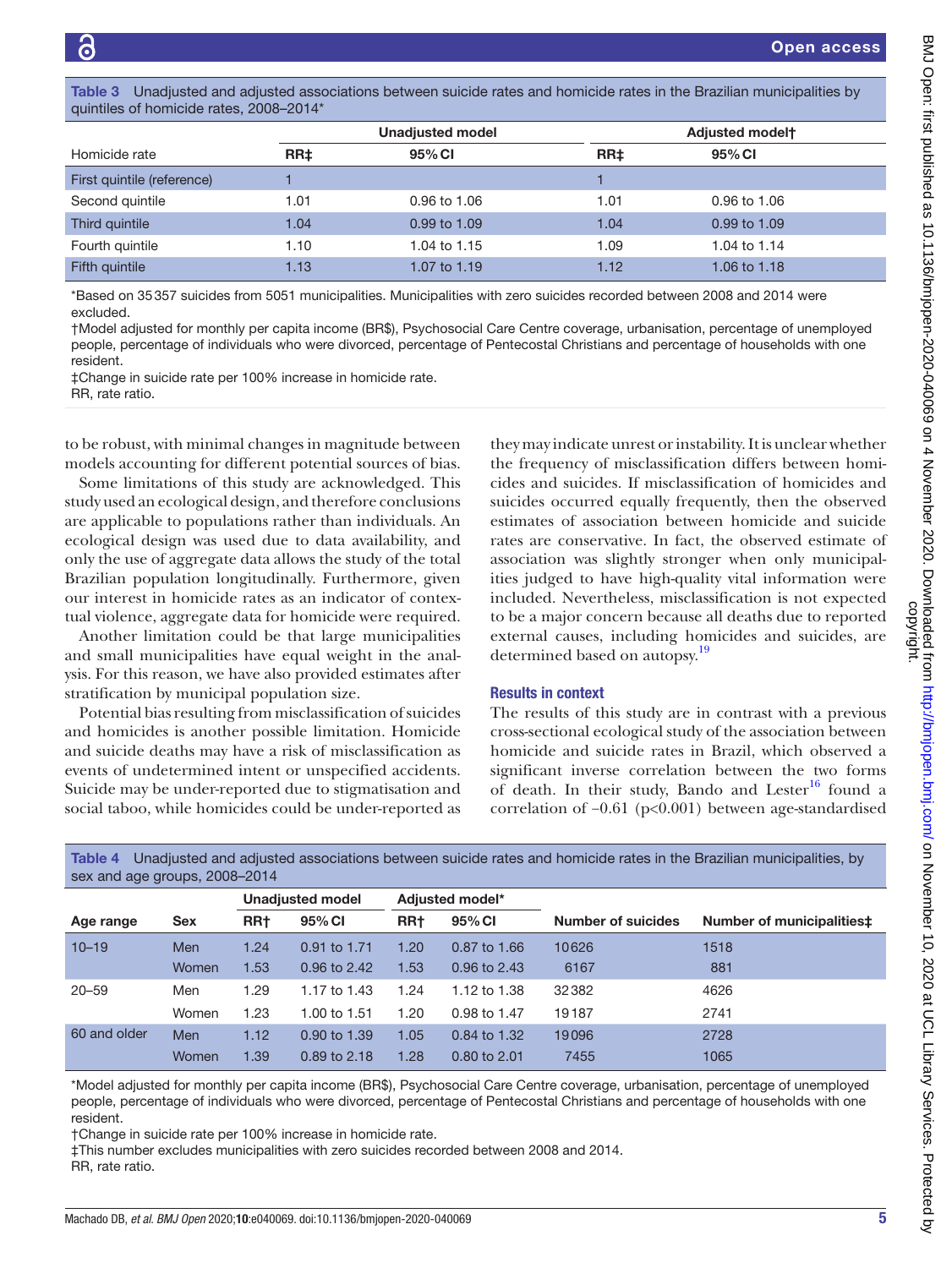homicide rates and age-standardised suicide rates in 27 Brazilian states, and after stratification by sex, the correlation remained significant in men but not women. Our unadjusted analysis using only the 2010 data showed similar results to those observed by Bando and Lester, however, after adjusting for confounders the association was no longer significant. Confounding factors appeared to have considerable influence on the observed relationship, and the inverse association in the unadjusted analysis is likely a reflection of bias. Further, it is notable that data for our analysis were aggregated to the municipalitylevel (n=5507) rather than state-level (n=27). Using more fine-grained geographical areas likely resulted in less heterogeneity within regions in terms of important determinants of homicide and suicide.

Our study found some differences in the association by age group. We found no association between increased homicide rates with increased suicide among those 10 to 19 years old or 60 years and older. However, a statistically significant association was observed among men and women 20–59 years old. It is possible that the limited number of suicides among the youngest and oldest age– sex stratifications resulted in insufficient power to achieve significance. Nevertheless, this observation is consistent with findings from a study of the correlations between homicide and suicide rates in Canada and USA, which also showed the strongest correlations among 35–44 and 45–54 year-olds.<sup>28</sup> Interestingly, there was nearly no difference in the strength of association between men and women within this age group, while both suicide and homicide rates tend to be higher in men. $46$  This finding aligns with other evidence that homicide and suicide rates in men and women tend to fluctuate similarly over time, despite differences in absolute rates, which may be because many predisposing factors for homicide and suicide are similar in men and women.<sup>[29](#page-7-21)</sup>

The relationship between homicide and suicide in the population has been studied for centuries and several theoretical frameworks for understanding their relationship have been suggested.<sup>13</sup> Historically, homicide and suicide have been conceptualised as alternate expressions of the same underlying processes, therefore suggesting an inverse association between the two forms of death. For example, Henry and Short $30$  viewed them as alternate expressions of aggression. More recently, Unnithan and colleagues[31](#page-7-23) developed the *stream analogy* that homicide and suicide are alternate forms of violence that depend on factors that indicate the amount of violence (forces of production) and whether the violence is expressed as homicide or suicide (forces of direction). On the contrary, several others have questioned the inverse relationship, primarily arising from studies showing similar trends in homicide and suicide rates over time. $32\frac{33}{12}$  For example, Holinger and Klemen<sup>33</sup> studied mortality rates between 1900 and 1975 and found that rates of homicide, suicide and accidental death tended to fluctuate similarly over time. McKenna, Kelleher and Corcoran (1997) also believed the relationship between homicide and suicide

rates to be positive, reflecting the degree of social disorder in a population. Using data from the Republic of Ireland and Northern Ireland between 1950 and 1990, they observed a positive correlation during times of peace, but an inverse correlation during a war-like period. $34$  Lester $35$ also questioned whether suicide and homicide are opposites based on findings from a literature review despite interpreting earlier evidence in favour of Henry and Short's hypothesis.<sup>[36](#page-7-28)</sup>

The wide range of theories about the relationship reflects the highly contradictory findings of existing research. Studies based on multi-national data suggest differential relationships by country or geographical area. For example, using cross-sectional data from a large sample of UN member states for 1990–1999 compiled by WHO, Bills and  $Li<sup>14</sup>$  examined the correlation between homicide and suicide rates within each region. The strength and direction of the relationship depended heavily on geographical region; a positive correlation between homicide and suicide rates was observed for Europe (r=0.89), while an inverse correlation was found for the Americas (r=−06.2) and Asian Pacific region (−0.97). However, these results were not replicated in a later study by Fountoulakis and  $Gonda<sup>15</sup>$ , which used data from several countries between 2000 and 2010 that was also compiled by WHO.

Importantly, many of the existing studies have examined the association with limited control for potential confounding factors, which may help to explain the variations in correlation estimates observed between studies. Large areas, such as whole countries, likely contain considerable variability in the distributions of these important demographic and socioeconomic factors that influence homicide and suicide rates and estimates of their association. Furthermore, few studies have accounted for temporality, which may have an important influence on the association. Therefore, better evidence, accounting for confounding factors, is required in order to draw clearer conclusions about the association beyond Brazil.

We observed a positive relationship between homicide and suicide rates that persisted even after adjusting for several important factors including per capita income, CAPS coverage, urbanisation, unemployment, singleperson households, divorce and religious affiliation. Therefore, we have evidence that, in Brazil, the relationship exists, even after accounting for these factors.

A positive relationship between homicide and suicide rates suggests that they may share some common social causes, yet no single theory appears to adequately explain the mechanism underlying this relationship. Statistically, a relationship may arise due to a causal association between homicide and suicide rates or due to shared causal factors. For example, high homicide rates may cause high suicide rates indirectly through low social cohesion within the geographical area under study. Alternatively, low social cohesion may cause high homicide rates and high suicide rates independently, therefore producing a spurious relationship. Two covariates we considered—single-person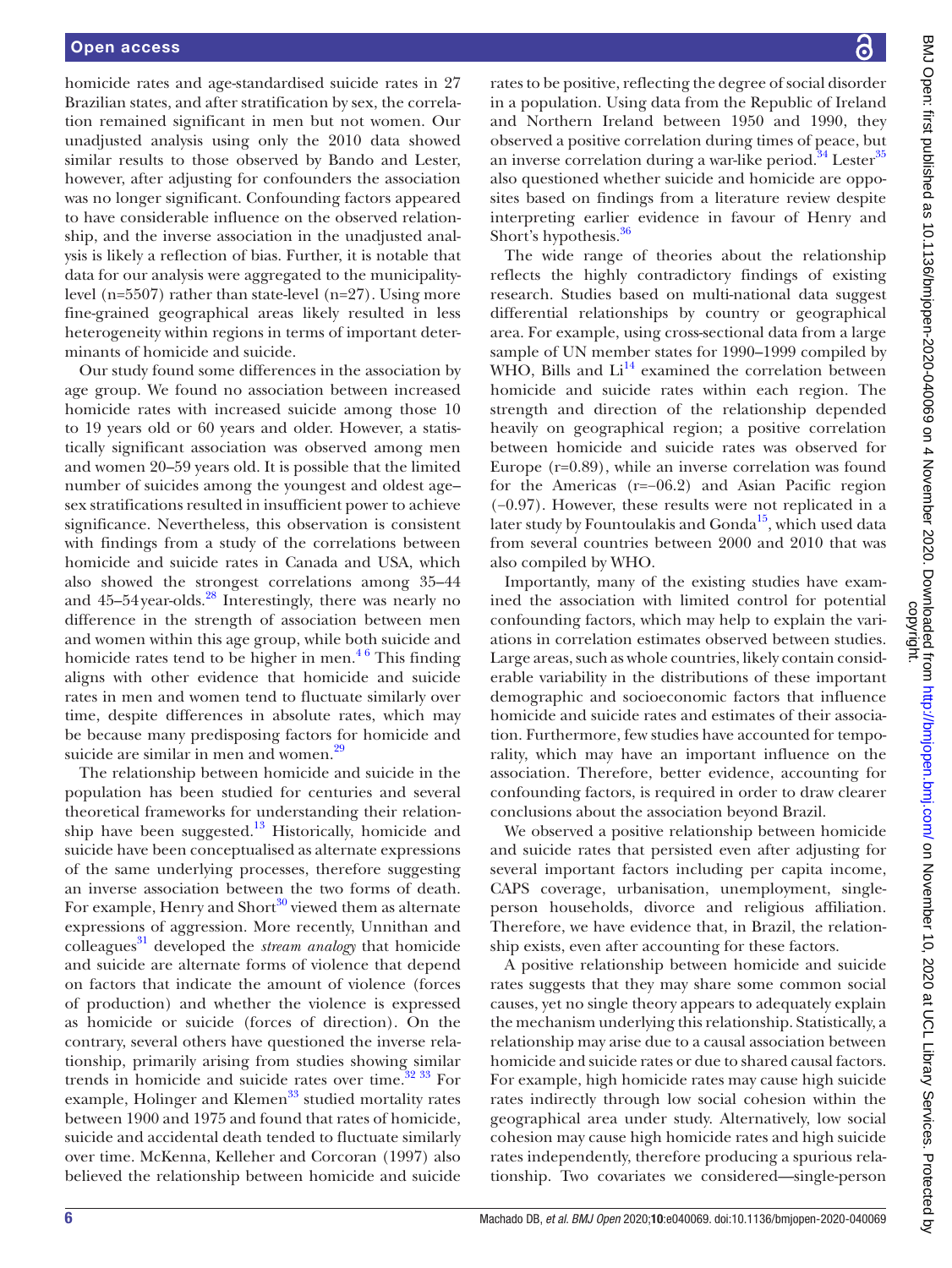households and the percentage of individuals within the municipality that are divorced—may contribute to social cohesion. Since the relationship persists after adjusting for these, it is unlikely that low social cohesion adequately explains the relationship between homicide and suicide rates within the Brazilian municipalities. Notably, low social cohesion is only one possible explanation and there may be many others. Taken together, this is consistent with a hypothesis that changes in homicide rates lead to changes in suicide rates, though we cannot be confident that this reflects a causal association. The relationship is likely complex, involving the interaction of social, cultural, economic and political factors.

Targets of homicide and suicide prevention often have highly divergent orientations; while homicide prevention often involves the criminal justice system, suicide prevention usually involves the mental health system and reducing availability of methods for suicide. In Brazil, suicide is expected to be prevented at the community level of care. After the Psychiatric Reformation Movement, mental healthcare in Brazil was officially reformulated in 1978, and the CAPS were created to provide mental healthcare in the community.<sup>37</sup> <sup>38</sup> However, increased CAPS coverage was not found to reduce total suicides in Brazilian municipalities between 2008 and  $2012.^{22}$  $2012.^{22}$  $2012.^{22}$  Likewise, to try to control violence the Brazilian justice system has increased incarceration, and as a result, Brazil has the fourth largest prison population in the world, $^6$  $^6$  and homi-cide rates have increased between 2004 and 2012.<sup>[21](#page-7-32)</sup> This highlights the importance of investigating new factors and potential targets for intervention and prevention of suicide and homicide rates in the country.

The presence of a relationship between the two suggests co-benefits of interventions to reduce homicide and suicide deaths. For example, studies in Brazil have shown an association between high coverage of the Brazilian cash transfer programme (a social welfare programme, which provides financial aid to low income Brazilians) and decreased municipal rate of suicide and homicide.<sup>[21 22](#page-7-32)</sup> In addition, extensive evidence from the USA shows that restricting access to firearms is assocated with a reduction in firearm-related homicide and suicide.<sup>39</sup> The correlation between firearm availability and suicide and homicide appears to extend to other countries. $^{40}$  In Brazil, a nationwide anti-firearm legislation was passed in 2004. There is some evidence that this legislation reduced both firearm-related suicide and firearm-related homicide, although the evidence for a reduction in total homicide and suicide is less clear. $4142$  Unfortunately, the disarmament law was repealed in 2019. Future research may seek to identify other interventions at the policy level, which may help to reduce both homicide and suicide rates in the population.

### **CONCLUSION**

Our longitudinal ecological study showed a robust positive relationship between homicide and suicide rates in Brazilian municipalities. We showed a dose–response relationship such that areas of higher homicide rates showed greater increase in suicide rates. The results of this study contribute clear evidence for the relationship to a literature that has previously shown conflicting evidence. A positive relationship between homicide and suicide rates can have important implications for public health and policy interventions as approaches to reduce one of homicide or suicide rates may also help to lower rates of the other. This can have important implications for Brazil and other countries where levels of violence are considerable.

#### Author affiliations

<sup>1</sup> Center of Data and Knowledge Integration for Health, Salvador, Brazil <sup>2</sup> Centre for Global Mental Health, London School of Hygiene & Tropical Medicine, London, United Kingdom

<sup>3</sup>Division of Psychiatry, University College London, London, UK

4 Department of Psychiatry, The University of Melbourne, Heidelberg, Victoria, Australia

<sup>5</sup>Institute for Global Health, University College London, London, UK <sup>6</sup>Instituto de Saúde Coletiva, Federal University of Bahia, Salvador, Bahia, Brazil

Contributors DBM, LA, FA and MLB were responsible for the conception of the study. DBM obtained the data and conducted the data analysis. DBM and KM contributed equally to the preparation of the manuscript. DBM, KM, LA, DD, FA, LK, GL and MLB contributed to the interpretation of results, provided critical review of the manuscript and had final responsibility for the decision to submit for publication.

Funding The study was in part funded by the Medical Research Council (MC\_ PC\_MR/R018677/1) and Wellcome Trust (202912/Z/16/Z). This work was also supported by the National Institute for Health Research, University College London Hospital, Biomedical Research Centre.

Disclaimer The funders were not involved in the design and conduct of the study; collection, management, analysis and interpretation of the data; preparation, review or approval of the manuscript; and decision to submit the manuscript for publication.

Competing interests None declared.

Patient consent for publication Not required.

Provenance and peer review Not commissioned; externally peer reviewed.

Data availability statement Data are available in a public, open access repository. All data used in this study are publicly available online [\(http://www2.datasus.gov.](http://www2.datasus.gov.br) [br\)](http://www2.datasus.gov.br).

Supplemental material This content has been supplied by the author(s). It has not been vetted by BMJ Publishing Group Limited (BMJ) and may not have been peer-reviewed. Any opinions or recommendations discussed are solely those of the author(s) and are not endorsed by BMJ. BMJ disclaims all liability and responsibility arising from any reliance placed on the content. Where the content includes any translated material, BMJ does not warrant the accuracy and reliability of the translations (including but not limited to local regulations, clinical guidelines, terminology, drug names and drug dosages), and is not responsible for any error and/or omissions arising from translation and adaptation or otherwise.

Open access This is an open access article distributed in accordance with the Creative Commons Attribution 4.0 Unported (CC BY 4.0) license, which permits others to copy, redistribute, remix, transform and build upon this work for any purpose, provided the original work is properly cited, a link to the licence is given, and indication of whether changes were made. See: [https://creativecommons.org/](https://creativecommons.org/licenses/by/4.0/) [licenses/by/4.0/](https://creativecommons.org/licenses/by/4.0/).

#### ORCID iD

Keltie McDonald <http://orcid.org/0000-0002-0204-9049>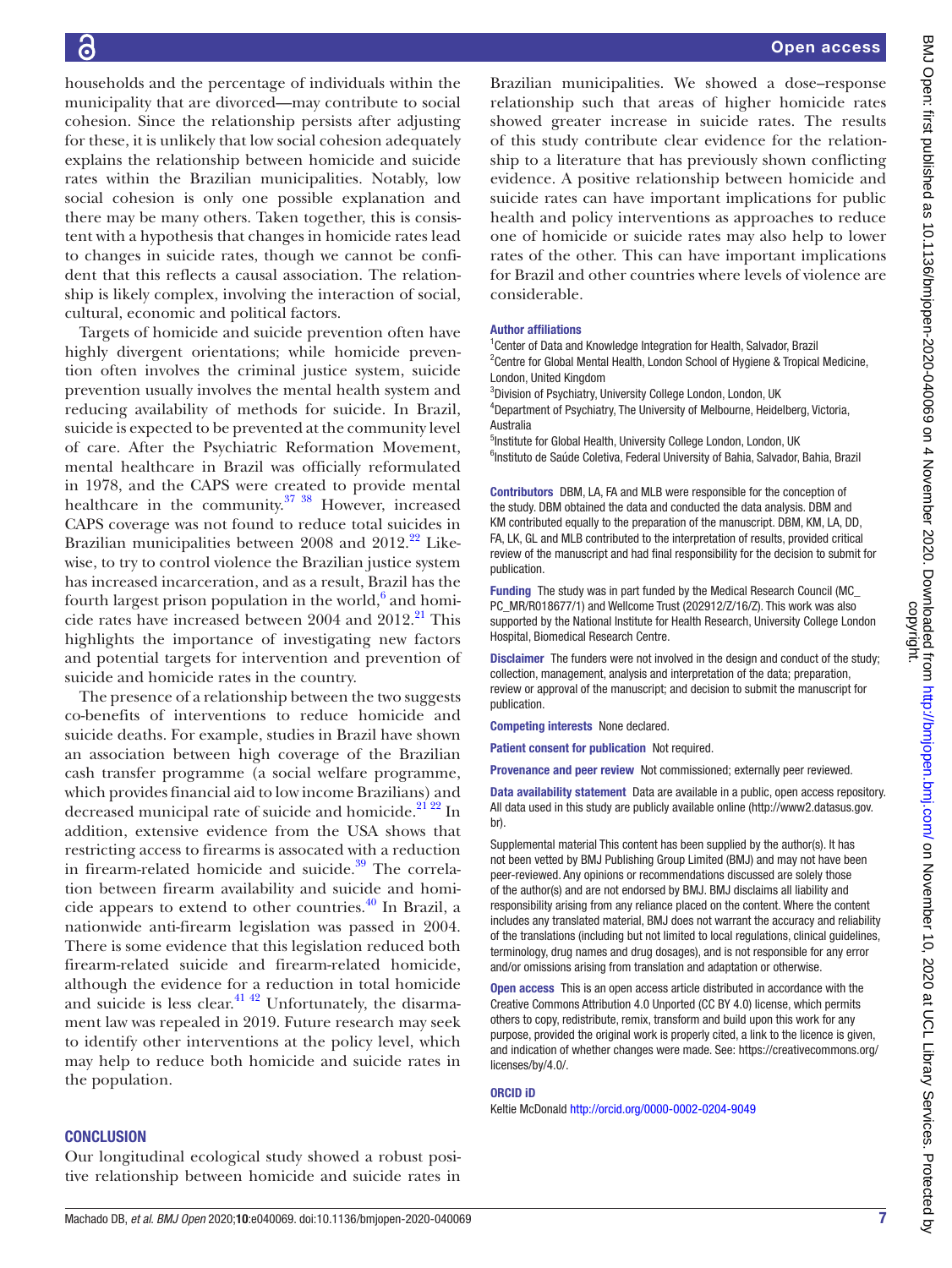# Open access

#### **REFERENCES**

- <span id="page-7-0"></span>1 World Health Organization. *Preventing suicide: a global imperative*. Geneva, Switzerland, Switzerland: World Health Organization, 2014.
- <span id="page-7-1"></span>2 Nock MK, Borges G, Bromet EJ, *et al*. Suicide and suicidal behavior. *[Epidemiol Rev](http://dx.doi.org/10.1093/epirev/mxn002)* 2008;30:133–54.
- <span id="page-7-2"></span>3 Machado DB, Rasella D, Dos Santos DN. Impact of income inequality and other social determinants on suicide rate in Brazil. *[PLoS One](http://dx.doi.org/10.1371/journal.pone.0124934)* 2015;10:e0124934.
- <span id="page-7-3"></span>4 Martini M, da Fonseca RC, de Sousa MH, *et al*. Age and sex trends for suicide in Brazil between 2000 and 2016. *[Soc Psychiatry](http://dx.doi.org/10.1007/s00127-019-01689-8)  [Psychiatr Epidemiol](http://dx.doi.org/10.1007/s00127-019-01689-8)* 2019;54:857–60.
- <span id="page-7-4"></span>5 World Health Organization. *Preventing violence and reducing its impact: how development agencies can help*. Geneva: Switzerland: World Health Organization, 2008.
- <span id="page-7-5"></span>6 Murray J, Cerqueira DRdeC, Kahn T. Crime and violence in Brazil: systematic review of time trends, prevalence rates and risk factors. *[Aggress Violent Behav](http://dx.doi.org/10.1016/j.avb.2013.07.003)* 2013;18:471–83.
- <span id="page-7-6"></span>7 GBD 2016 Brazil Collaborators. Burden of disease in Brazil, 1990- 2016: a systematic subnational analysis for the global burden of disease study 2016. *[Lancet](http://dx.doi.org/10.1016/S0140-6736(18)31221-2)* 2018;392:760–75.
- <span id="page-7-7"></span>8 World Bank. GDP ranking [Internet], 2017. Available: [ttps://](ttps://datacatalog.worldbank.org/) [datacatalog.worldbank.org/](ttps://datacatalog.worldbank.org/)
- 9 World Bank. GINI index [Internet], 2016. Available: [ttps://data.](ttps://data.worldbank.org/indicator/SI.POV.GINI) [worldbank.org/indicator/SI.POV.GINI](ttps://data.worldbank.org/indicator/SI.POV.GINI)
- 10 de Araújo EM, Costa MdaCN, de Oliveira NF, de AEM, *et al*. Spatial distribution of mortality by homicide and social inequalities according to race/skin color in an intra-urban Brazilian space. *[Rev Bras](http://dx.doi.org/10.1590/s1415-790x2010000400001)  [Epidemiol](http://dx.doi.org/10.1590/s1415-790x2010000400001)* 2010;13:549–60.
- 11 Gawryszewski VP, Costa LS. [Social inequality and homicide rates in Sao Paulo City, Brazil]. *[Rev Saude Publica](http://dx.doi.org/10.1590/s0034-89102005000200008)* 2005;39:191–7.
- <span id="page-7-8"></span>12 Pereira DVS, Mota CMM, Andresen MA. Social disorganization and homicide in Recife, Brazil. *[Int J Offender Ther Comp Criminol](http://dx.doi.org/10.1177/0306624X15623282)* 2017;61:1570–92.
- <span id="page-7-9"></span>13 Bills CB. The relationship between homicide and suicide: a narrative and conceptual review of violent death.. *Int J Confl Violence* 2017;11:a400.
- <span id="page-7-10"></span>14 Bills CB, Li G. Correlating homicide and suicide. *[Int J Epidemiol](http://dx.doi.org/10.1093/ije/dyi079)* 2005;34:837–45.
- <span id="page-7-29"></span>15 Fountoulakis KN, Gonda X. Differential correlation of suicide and homicide rates according to geographical areas: a study with population-level data. *[Psychiatry Res](http://dx.doi.org/10.1016/j.psychres.2016.12.059)* 2017;249:167–71.
- <span id="page-7-11"></span>16 Bando DH, Lester D. An ecological study on suicide and homicide in Brazil. *[Ciênc. saúde coletiva](http://dx.doi.org/10.1590/1413-81232014194.00472013)* 2014;19:1179–89.
- <span id="page-7-12"></span>17 World Health Organization. *International statistical classification of diseases and related health problems: 10th revision ICD-10*. Geneva: World Health Organization, 1992.
- <span id="page-7-13"></span>18 Fundação Nacional da Saúde. *Manual de Instruções para o Preenchimento da Declaração de Óbito [Internet]*. Brasília - Brazil: Ministério da Saúde, 2001. [http://bvsms.saude.gov.br/bvs/](http://bvsms.saude.gov.br/bvs/publicacoes/manual_declaracao_obitos.pdf) [publicacoes/manual\\_declaracao\\_obitos.pdf](http://bvsms.saude.gov.br/bvs/publicacoes/manual_declaracao_obitos.pdf)
- <span id="page-7-14"></span>19 Jorge MHPdeM, Gotlieb SLD, Laurenti R. O sistema de informações sobre mortalidade: problemas e propostas para o seu enfrentamento I - Mortes por causas naturais. *[Rev Bras Epidemiol](http://dx.doi.org/10.1590/S1415-790X2002000200007)* 2002;5:197–211.
- 20 Bertolote JM, Fleischmann A, De Leo D, *et al*. Psychiatric diagnoses and suicide: revisiting the evidence. *[Crisis](http://dx.doi.org/10.1027/0227-5910.25.4.147)* 2004;25:147–55.
- <span id="page-7-32"></span>21 Machado DB, Rodrigues LC, Rasella D, *et al*. Conditional cash transfer programme: impact on homicide rates and hospitalisations from violence in Brazil. *[PLoS One](http://dx.doi.org/10.1371/journal.pone.0208925)* 2018;13:e0208925.
- <span id="page-7-31"></span>22 Alves FJO, Machado DB, Barreto ML. Effect of the Brazilian cash transfer programme on suicide rates: a longitudinal analysis of the Brazilian municipalities. *[Soc Psychiatry Psychiatr Epidemiol](http://dx.doi.org/10.1007/s00127-018-1627-6)* 2019;54:599–606.
- <span id="page-7-15"></span>23 Passos M, Zorzin PLG, O que RD. O que (não) dizem os números – para além das estatísticas sobre o Novo Mapa Religioso Brasileiro (The meaning of numbers - beyond statistics on the Brazilian New Religious Map). *Horizonte* 2011;9.
- <span id="page-7-16"></span>24 Wooldridge JM. Introductory Econometrics: a modern approach. *Econ Anal* 2003.
- <span id="page-7-17"></span>25 Hilbe JM. *Negative binomial regression*. Cambridge University Press, 2011.
- <span id="page-7-18"></span>26 Szwarcwald CL. Strategies for improving the monitoring of vital events in Brazil. *[Int J Epidemiol](http://dx.doi.org/10.1093/ije/dyn130)* 2008;37:738–44.
- <span id="page-7-19"></span>27 StataCorp. *Stata statistical software: release 15*. College Station, TX: StataCorp LP, 2017.
- <span id="page-7-20"></span>Leenaars AA, Lester D. Suicide and homicide rates in Canada and the United States. *[Suicide Life Threat Behav](http://www.ncbi.nlm.nih.gov/pubmed/http://www.ncbi.nlm.nih.gov/pubmed/8053012)* 1994;24:184–91.
- <span id="page-7-21"></span>29 Batton C. Gender differences in lethal violence: historical trends in the relationship between homicide and suicide rates, 1960–2000. *[Justice Q](http://dx.doi.org/10.1080/07418820400095861)* 2004;21:423–61.
- <span id="page-7-22"></span>30 Henry AF, Short JF. *Suicide and homicide: some econonmic, sociological and psychological aspects of aggression*. New York: Free Press of Glencoe, 1954.
- <span id="page-7-23"></span>31 Unnithan P, Huff-Corzine L, Corzine J, *et al*. *The currents of lethal violence: an integrated model of suicide and homicide*. Albany, NY: State University of New York Press, 1994.
- <span id="page-7-24"></span>32 Porterfield AL, Fatalities T. Suicide, and homicide. *Am Sociol Rev* 1960;25:897.
- <span id="page-7-25"></span>33 Holinger PC, Klemen EH. Violent deaths in the United States, 1900-1975. relationships between suicide, homicide and accidental deaths. *[Soc Sci Med](http://dx.doi.org/10.1016/0277-9536(82)90392-6)* 1982;16:1929–38.
- <span id="page-7-26"></span>McKenna C, Kelleher MJ, Corcoran P. Suicide, homicide and crime in Ireland: what are the relationships? *[Archives of Suicide Research](http://dx.doi.org/10.1080/13811119708258256)* 1997;3:53–64.
- <span id="page-7-27"></span>35 Lester D. Murders and suicide: are they polar opposites. *Behav Sci Law* 1987.
- <span id="page-7-28"></span>36 Lester D. The association between the quality of life and suicide and homicide rates. *[J Soc Psychol](http://dx.doi.org/10.1080/00224545.1984.9922853)* 1984;124:247–8.
- <span id="page-7-30"></span>37 Ministério da Saúde. Reforma Psiquiátrica e política de Saúde Mental no Brasil: 15 anos depois de Caracas [Internet], 2005. Available: [http://portal.saude.gov.br/portal/arquivos/pdf/relatorio\\_15\\_](http://portal.saude.gov.br/portal/arquivos/pdf/relatorio_15_anos_caracas.pdf) [anos\\_caracas.pdf](http://portal.saude.gov.br/portal/arquivos/pdf/relatorio_15_anos_caracas.pdf)
- 38 Ministério da Saúde. Portaria GM/MS 3088 [Internet], 2011. Available: [http://bvsms.saude.gov.br/bvs/saudelegis/gm/2011/](http://bvsms.saude.gov.br/bvs/saudelegis/gm/2011/prt3088_23_12_2011_rep.html) [prt3088\\_23\\_12\\_2011\\_rep.html](http://bvsms.saude.gov.br/bvs/saudelegis/gm/2011/prt3088_23_12_2011_rep.html)
- <span id="page-7-33"></span>39 Rodríguez Andrés A, Hempstead K. Gun control and suicide: the impact of state firearm regulations in the United States, 1995-2004. *[Health Policy](http://dx.doi.org/10.1016/j.healthpol.2010.10.005)* 2011;101:95–103.
- <span id="page-7-34"></span>40 Killias M, Van Kesteren J. Guns, violent crime, and suicide in 21 countries. *Can J Criminol* 2001;43.
- <span id="page-7-35"></span>41 Cerqueira D, De MJMP. Evaluating a national anti-firearm law and etimating the casual effect of guns on crime [Internet]. Texto para discussão, 2017. Available: [https://econpapers.repec.org/RePEc:rio:](https://econpapers.repec.org/RePEc:rio:texdis:607) [texdis:607](https://econpapers.repec.org/RePEc:rio:texdis:607)
- 42 Marinho de Souza MdeF, Macinko J, Alencar AP, *et al*. Reductions in firearm-related mortality and hospitalizations in Brazil after gun control. *[Health Aff](http://dx.doi.org/10.1377/hlthaff.26.2.575)* 2007;26:575–84.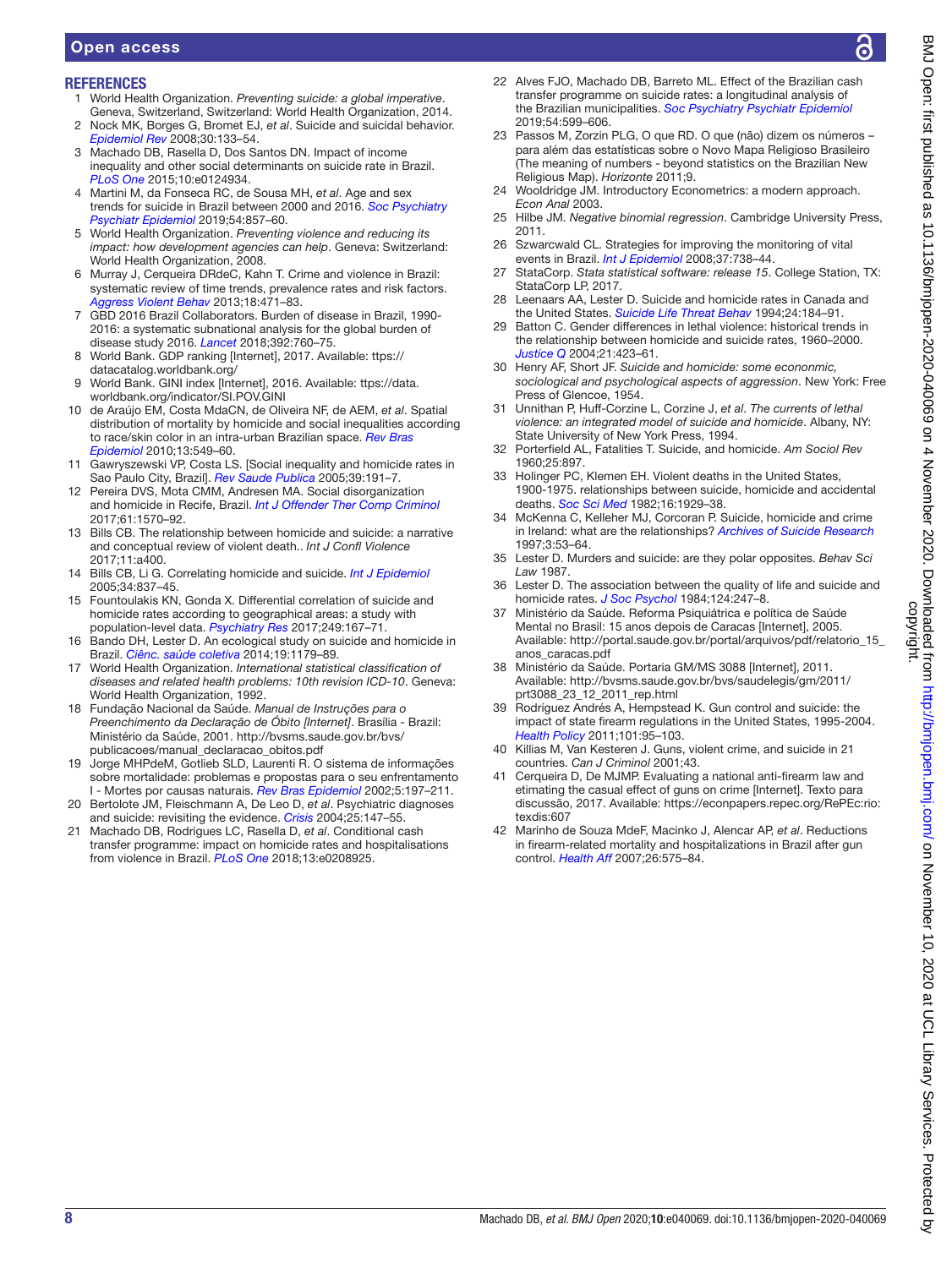# **Supplementary Material**

Machado DB, McDonald K, Castro-de-Araujo LFS, Devakumar D, Alves FJO, et al. **The association between homicide rates and suicide rates: a countrywide longitudinal analysis of 5,507 Brazilian municipalities.** 

# **Contents**

1. **Supplemental Methods**. Additional details about CAPS coverage

2. **Supplemental Figure 1.** Distribution of age-standardised suicide rates per 100,000.

3. **Supplemental Table 1.** Unadjusted and adjusted associations between age-standardized suicide and age-standardised homicide rates in all Brazilian municipalities, only municipalities with accurate vital information in Brazil, and by population size, 2008-2014.

4. **Supplemental Table 2**. Unadjusted and adjusted associations between suicide rates and homicide rates in all Brazilian municipalities for 2010 only.

5. **Supplemental References**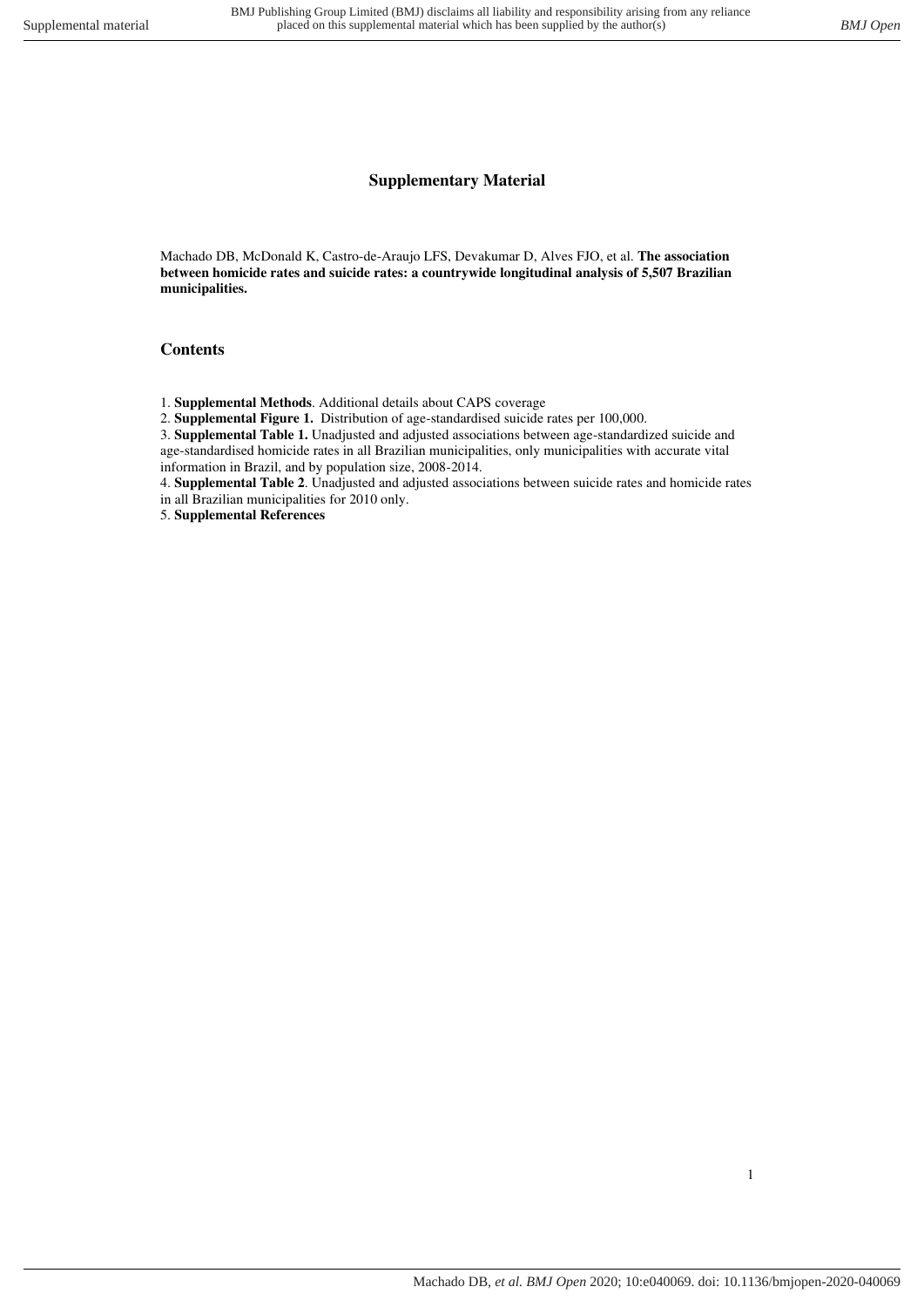# **Supplemental Methods:** Additional details about CAPS coverage

The Psychosocial Community Centers (CAPS) were developed to provide day hospital care severe mental disorders. There are five different types of CAPS, classified based on their complexity, population coverage, and funding. CAPS I are based in small towns (20,000-50,000 inhabitants), CAPS II are based in mid-sized cities (50,000 or more inhabitants), and CAPS III are large units intended to provide 24-hour services. CAPSi provide services to children and adolescents. CAPSad are specialised units to treat problems associated with drug and alcohol use. The Brazilian government estimates CAPS coverage within each municipality according to the proportion of the population served by the different types of units (1,2). Specifically, this is calculated as:

 $\{[(number of CAPS I x 0.5) + (number of CAPS II) + (number of CAPS III x 1.5) + (number of CAPS I) \}$ + (number of CAPSad)] x 100,000} / municipal population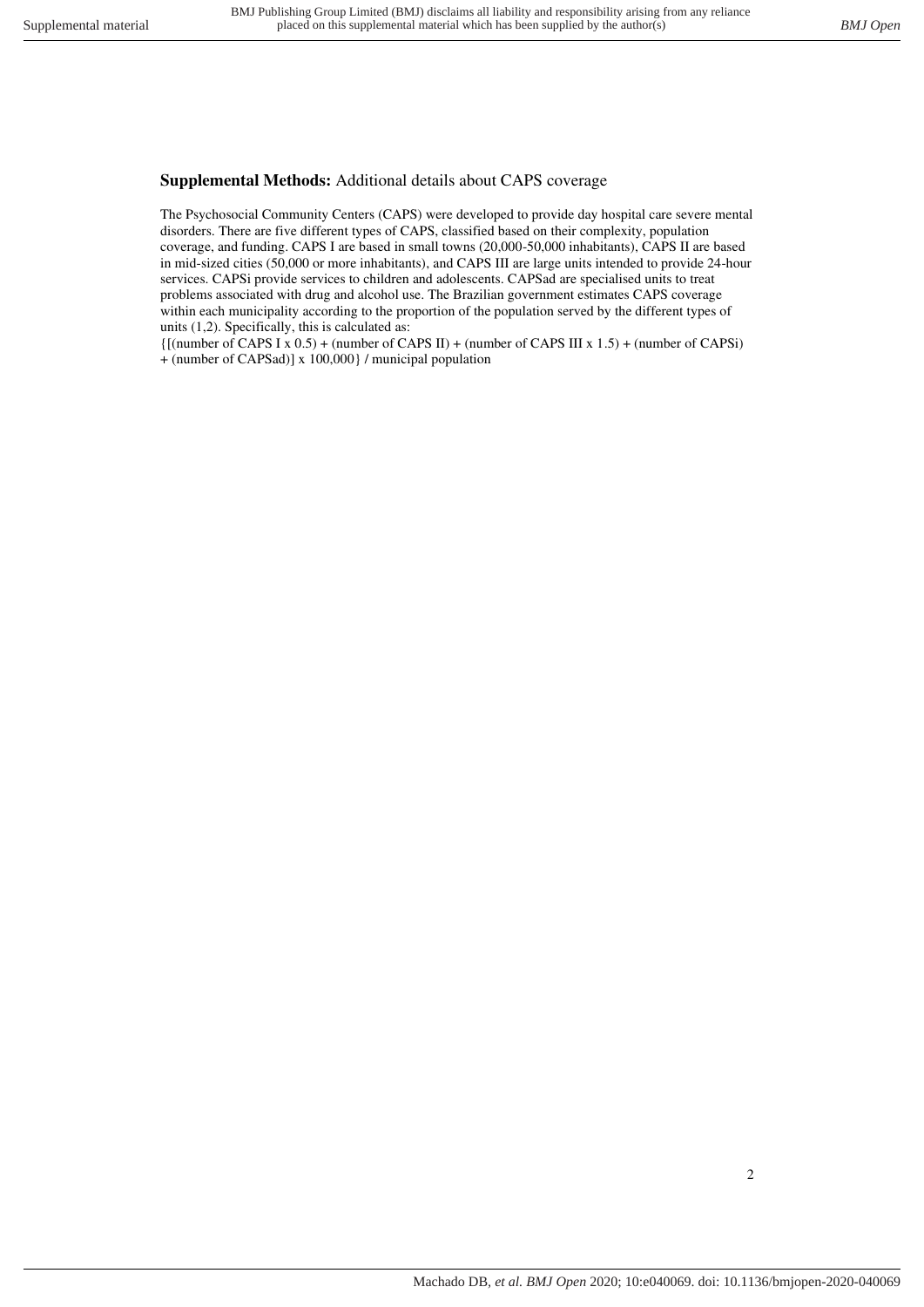

# **Supplemental Figure 1.** Distribution of age-standardised suicide rates per 100,000.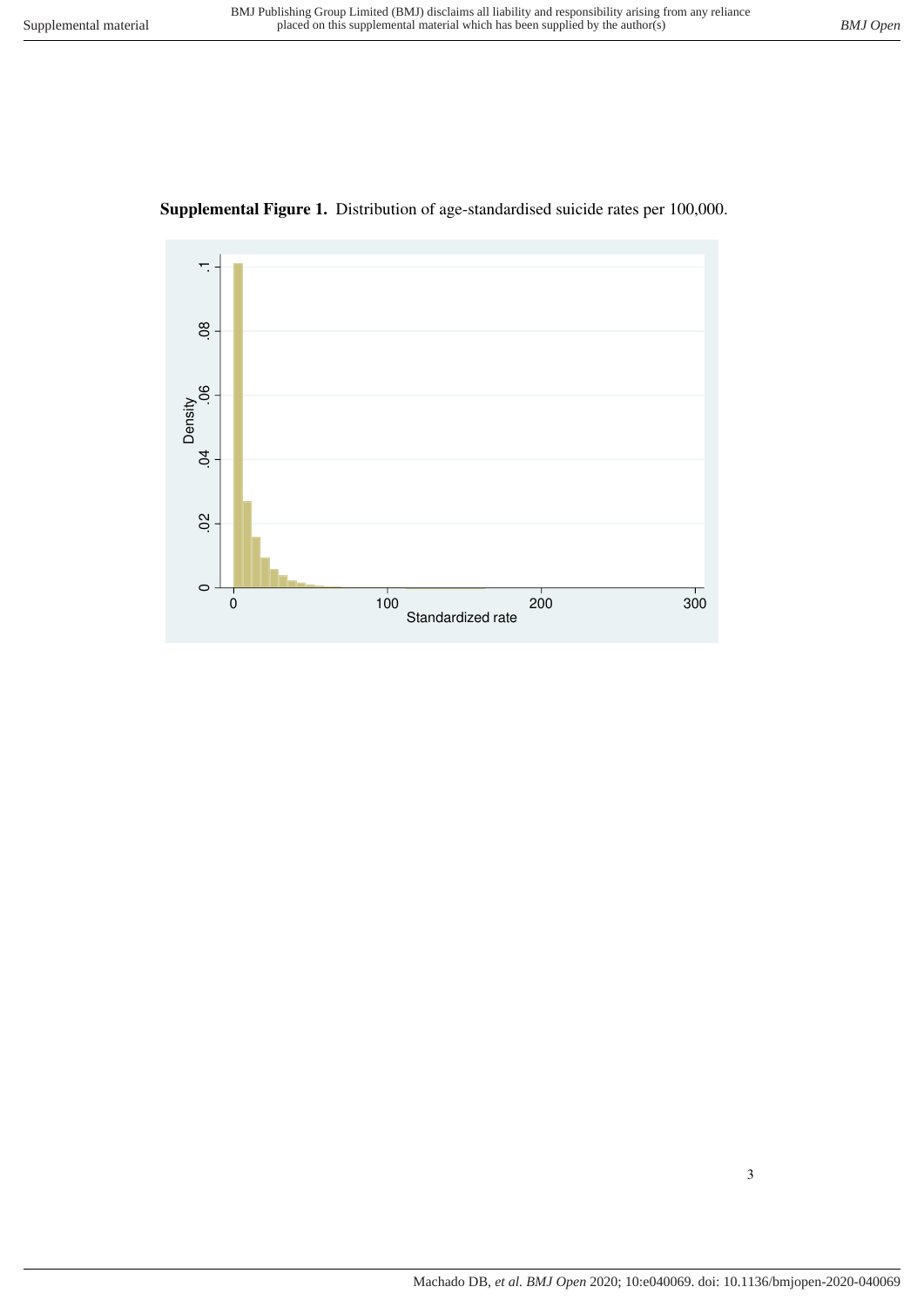**Supplemental Table 1.** Unadjusted and adjusted associations between age-standardized suicide and age-standardised homicide rates in all Brazilian municipalities, only municipalities with accurate vital information in Brazil, and by population size, 2008-2014.

|                                                | <b>Unadjusted model</b>   |               |                           | Adjusted model <sup>a</sup> |                    |                                          |
|------------------------------------------------|---------------------------|---------------|---------------------------|-----------------------------|--------------------|------------------------------------------|
|                                                | $\mathbf{R}^{\mathbf{b}}$ | 95% CI        | $\mathbf{R}^{\mathbf{b}}$ | 95% CI                      | Number of suicides | Number of<br>municipalities <sup>c</sup> |
| All Brazilian municipalities                   | 1.27                      | $1.17 - 1.38$ | 1.24                      | 1.14-1.35                   | 35,357             | 5,051                                    |
| Municipalities with accurate vital information | 1.46                      | $1.23 - 1.72$ | 1.45                      | 1.22-1.72                   | 9,336              | .,556                                    |
| Population $\leq$ 10,000                       | 1.21                      | $1.03 - 1.41$ | 1.21                      | $1.03 - 1.41$               | 14,352             | 2,100                                    |
| Population 10,001-50,000                       | 1.30                      | 1.14-1.48     | 1.28                      | 1.12-1.46                   | 16,583             | 2,443                                    |
| Population > 50,000                            | 1.33                      | 1.15-1.55     | 1.32                      | 1.13-1.54                   | 4.259              | 639                                      |

Abbreviations: RR=Rate ratio; CI=Confidence interval.

<sup>a</sup> Models adjusted for monthly per capita income (BR\$), CAPS coverage, urbanisation, percentage of people unemployed, percentage of individuals who were divorced,

percentage of Pentecostal Christians, and percentage of households with one resident. b Change in suicide rate per 100% increase in homicide rate.

c This number excludes municipalities with zero suicides recorded between 2008 and 2014.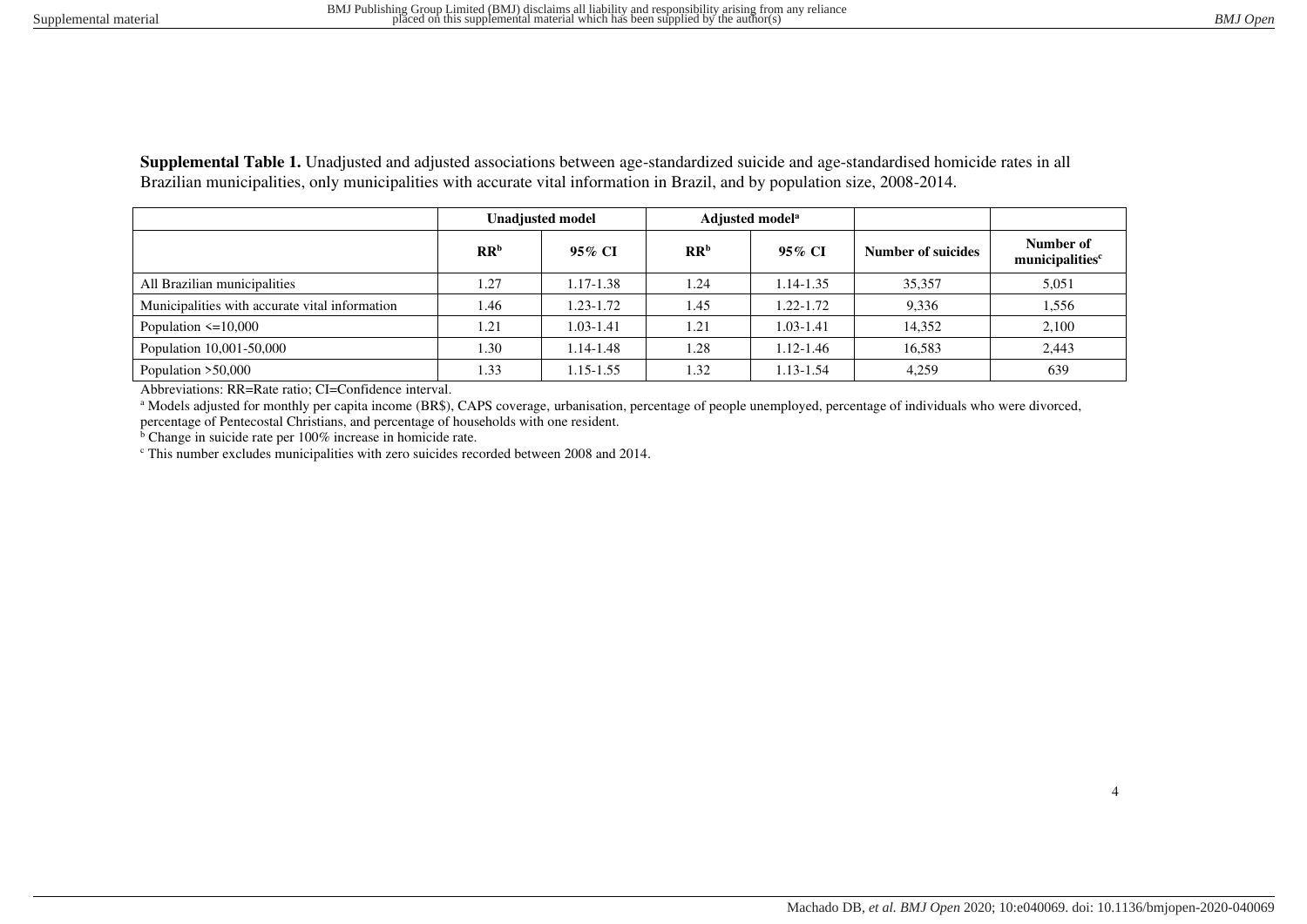**Supplemental Table 2.** Unadjusted and adjusted associations between suicide rates and homicide rates in all Brazilian municipalities for 2010 only.

|      | Unadjusted model          |               |                           | Adjusted model <sup>a</sup> |                       |                                          |
|------|---------------------------|---------------|---------------------------|-----------------------------|-----------------------|------------------------------------------|
| Year | $\mathbf{R}^{\mathbf{b}}$ | 95% CI        | $\mathbf{R}^{\mathbf{b}}$ | 95% CI                      | Number of<br>suicides | Number of<br>municipalities <sup>c</sup> |
| 2010 | 0.51                      | $0.46 - 0.64$ | 0.91                      | $0.77 - 1.08$               | 9287                  | 5.506                                    |

Abbreviations: RR=Rate ratio; CI=Confidence interval.

<sup>a</sup> Models adjusted for monthly per capita income (BR\$), CAPS coverage, urbanisation, percentage of people unemployed, percentage of individuals who were divorced, percentage of Pentecostal Christians, and percentage of households with one resident.

<sup>b</sup> Change in suicide rate per 100% increase in homicide rate.

c This number excludes municipalities with zero suicides recorded in 2010.